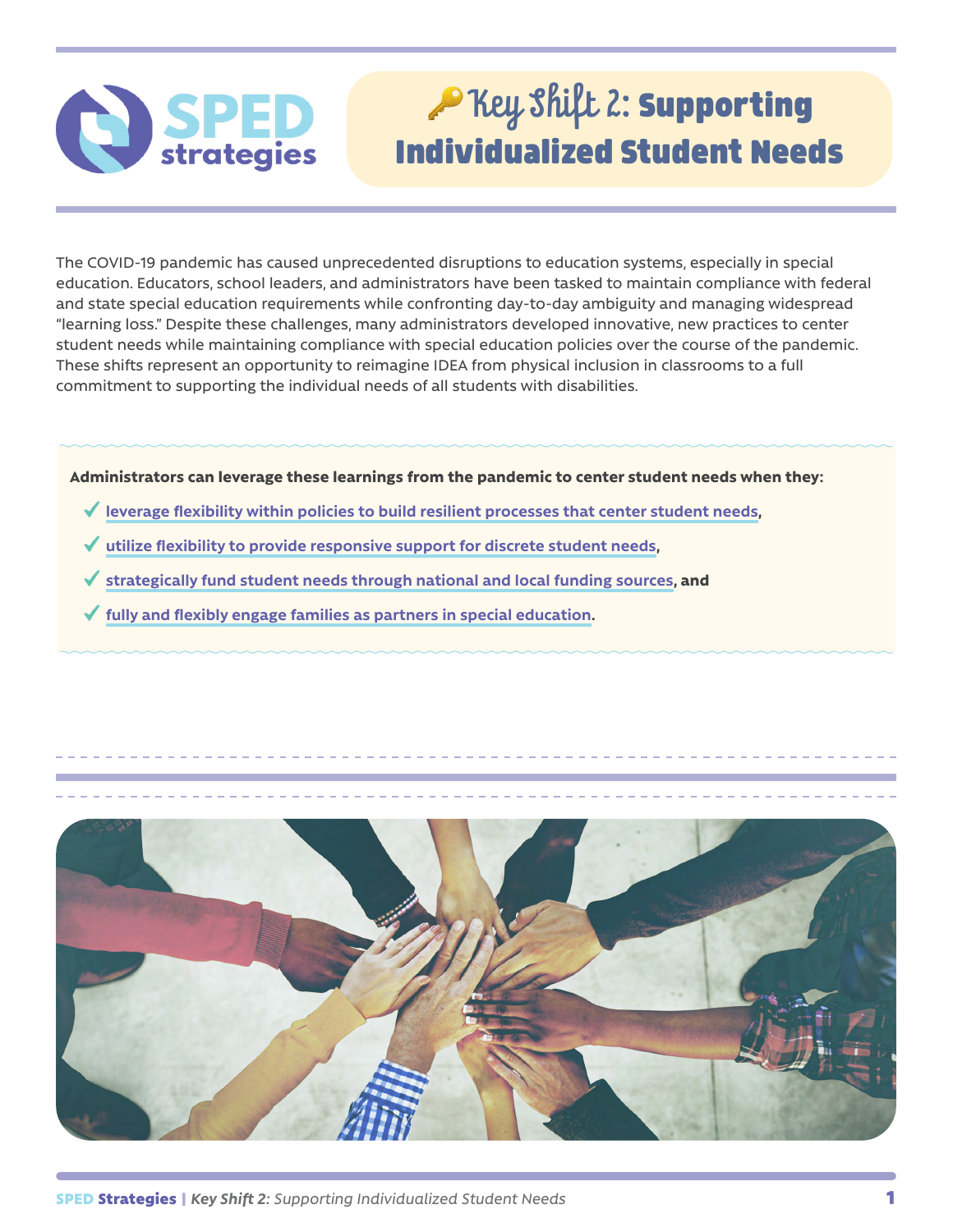## <span id="page-1-0"></span>Rey Shift 1: Leverage flexibility within policies to build resilient processes that center student needs.

**The pandemic forced special education teams to think creatively about how to meet policy requirements and timelines under rapidly changing circumstances. As a result, schools leveraged flexibility within policies to address student needs in novel ways. When school leaders streamline these practices, they build resilient processes that center student outcomes while ensuring compliance.** 

#### School Leaders should:

- Flexibly schedule special education processes to both prioritize student learning and ensure students receive evaluations for critical services as soon as possible. For example, rather than working backwards from timeline requirements to schedule evaluations, treat timelines as "boundaries to work within" and plan evaluations so students do not miss core instruction time.
- Use flexibilities in policy requirements to ensure student needs are met across staffing shortages. For example, clarify which **[components of an evaluation](https://www.apaservices.org/practice/reimbursement/health-codes/testing/tele-assessment-covid-19)** must be in-person and which can be virtual, and coordinate staff to carry out each component across contexts, rather than relying on one in-person staff member to complete evaluations.

### Why It Matters

In developing new practices to meet policy requirements during the pandemic, school leaders reframed policy compliance from an end-goal in itself to a boundary within which they could focus on student outcomes. Streamlining this approach allows schools to efficiently meet policy requirements and prioritize student outcomes more than ever before.

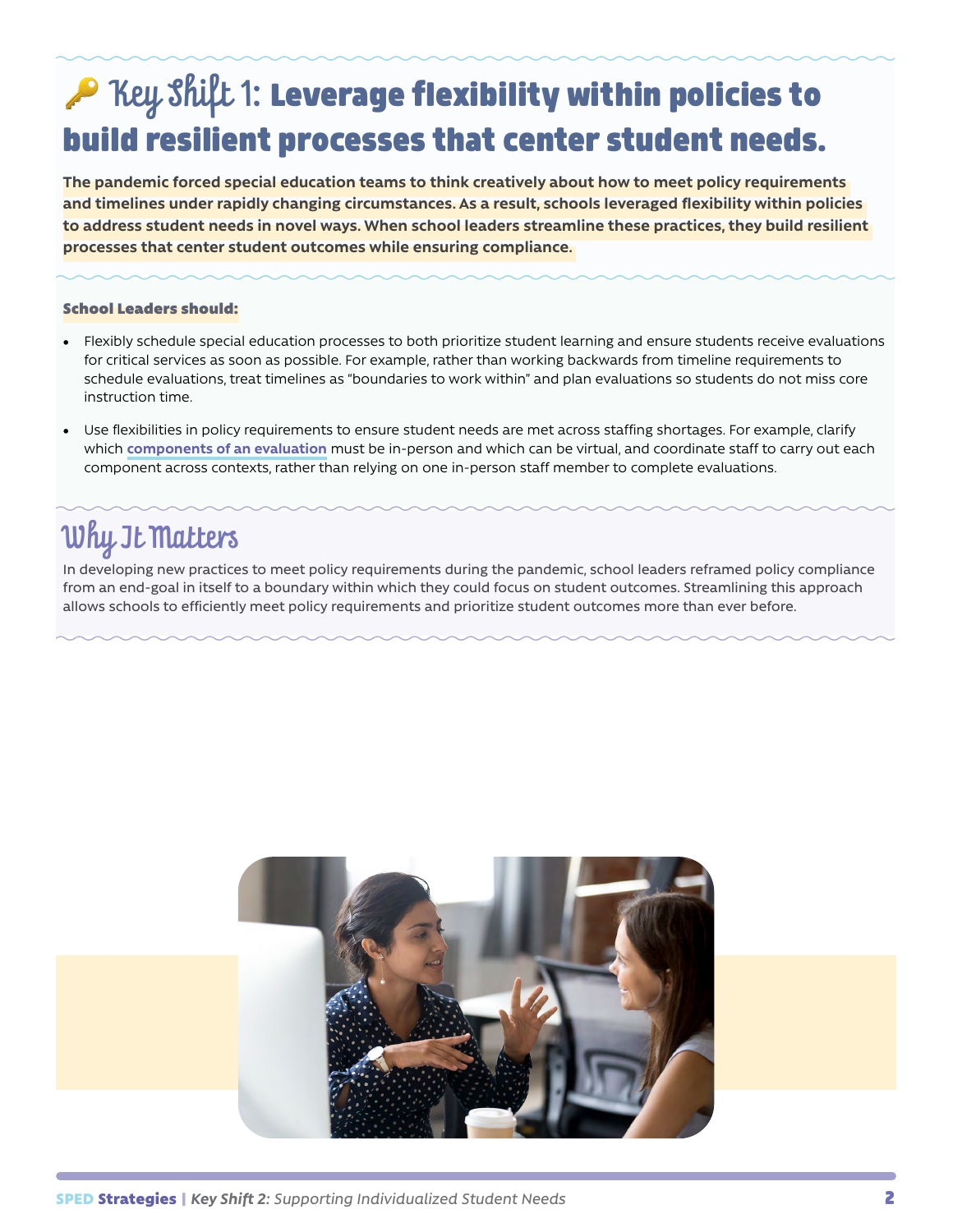## <span id="page-2-0"></span>A Key Shift 2: Utilize flexible models to provide responsive support for discrete student needs.

**Innovations in instructional delivery and service provision have greatly expanded the continuum of services available to students with disabilities, offering school leaders increased options to support student needs within more inclusive settings than ever before. School leaders can leverage these practices to shift toward increasingly responsive support that directly addresses specific student needs.** 

#### School Leaders should:

- Using real-time data and flexible scheduling, leverage service providers to innovatively target discrete student needs. For example, a student who receives counseling services does well in the morning but needs proactive practice with selfregulation to engage in learning in the second half of the day. Instead of receiving services within the typical 30 minute block two times per week, the student could receive ten-minute check-ins each day after lunch.
- Guide IEP teams to think creatively about the most inclusive settings possible to address student support needs. For example, a student with severe health impairments previously received one-on-one instruction but attended virtual core instruction lessons with peers during the pandemic. Moving forward, the student could continue to participate in core instruction by leveraging tools, including assistive technology, for online learning and hybrid participation.

#### Why It Matters

Educators and school leaders have more tools than ever to gather information on student learning and pivot support in response to specific needs. This shift toward more targeted and individualized support ensures that staff focus their time on the most impactful student needs and that students are fully supported in reaching their goals.

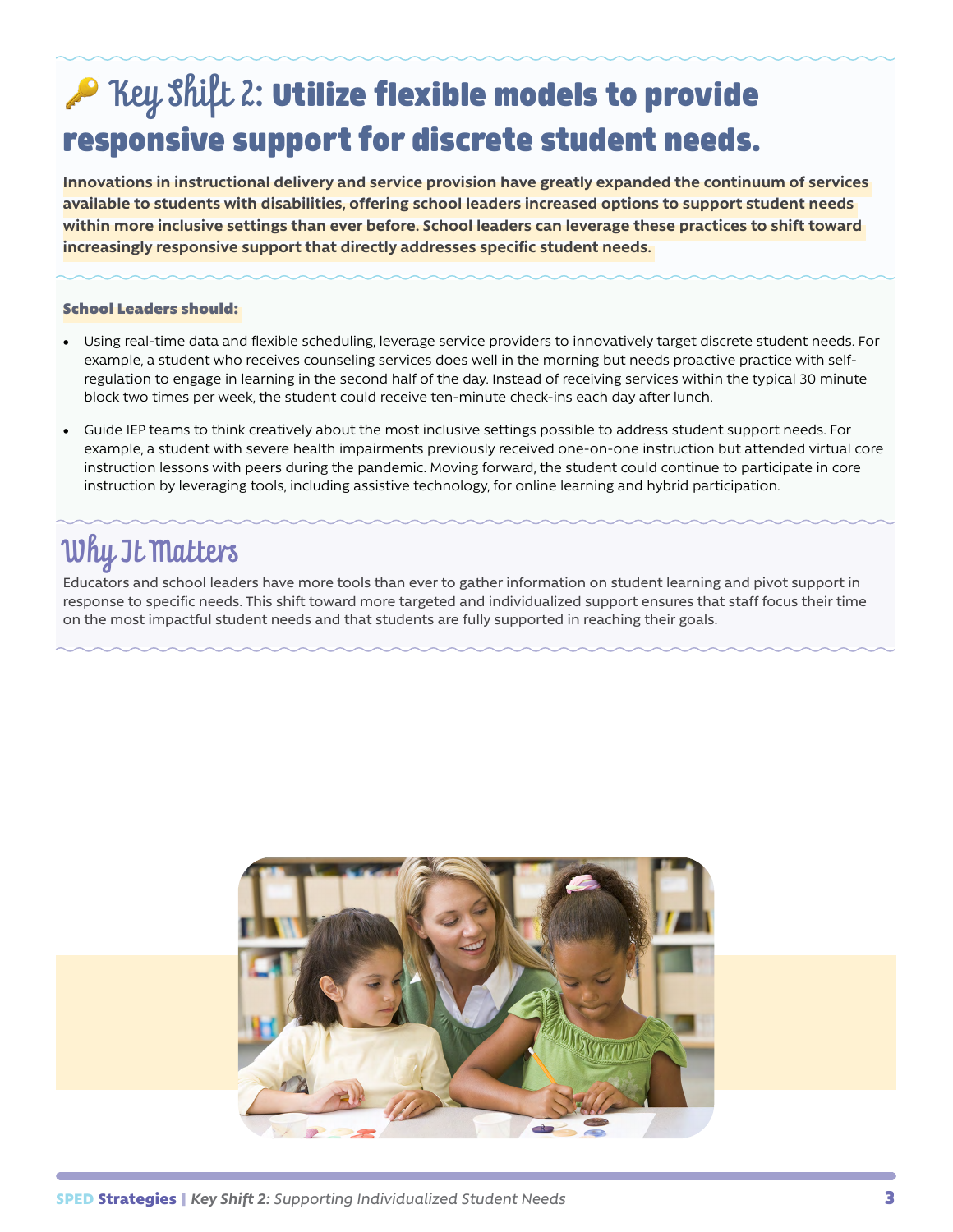# <span id="page-3-0"></span>AP Key Shift 3: Leverage local and national investments to sustainably and strategically fund student needs.

**In response to the challenges of education during the pandemic, districts received an unprecedented level of investment through ESSER and increased IDEA funds. To maximize the impact, administrators should use these one-time funds to invest in the infrastructure needed to stand up [evidence-based programs](https://www.ncld.org/reports-studies/promising-practices-to-accelerate-learning-for-students-with-disabilities-during-covid-19-and-beyond/part-1-research-based-approaches-to-accelerate-learning/) to address the needs of all students. At the same time, administrators should restructure IDEA and other funds to lay the groundwork to [sustain these investments](https://www.erstrategies.org/tap/district_spending_ESSER_funding_sustainability_investment_types) to support the unique needs of students with disabilities for years to come.**

#### Administrators and School Leaders should:

- Using data on student learning, plan to strategically apply funding sources to meet specific needs using evidence-based interventions, rather than recycling past years' line items. For example, data indicates a need to address socioemotional learning (SEL), especially for students with disabilities, but the past year's budget did not include SEL. Use ESSER funds for the initial investment in SEL curricula and aligned professional learning that includes personalized learning resources.
- Plan to use one-time federal funding to make up-front investments that support all students, including students with disabilities. For example, use ESSER to invest in **[high-quality curricula](https://edreports.org/)** that includes tools for personalized learning, and use IDEA funds to fund specific assistive technology that allows students with disabilities to access the curriculum.
- When hiring new staff to provide evidence-based interventions to students who were impacted by learning loss, consider **[braiding](https://ncsi.wested.org/wp-content/uploads/2020/05/NCSI-Blending_and_Braiding_Funds_to_Mitigate_the_Impact_of_COVID-19_on_the-Most_Vulnerable_Students.pdf)** pandemic relief funding and IDEA formula funds to support the positions. This strategy makes it viable to retain positions after pandemic relief funds expire, and allows flexibility for the most qualified staff to support specific needs of students with disabilities, even if they also work with other students.

### Why It Matters

Investment in educational recovery during the pandemic, while massive, does not automatically translate into short-term recovery or long-term improvement in student outcomes. However, when administrators and school leaders strategically apply funding sources to invest in long-term solutions and plan for sustainable funding support, they maximize both the effectiveness of investment to accelerate learning for students with disabilities.